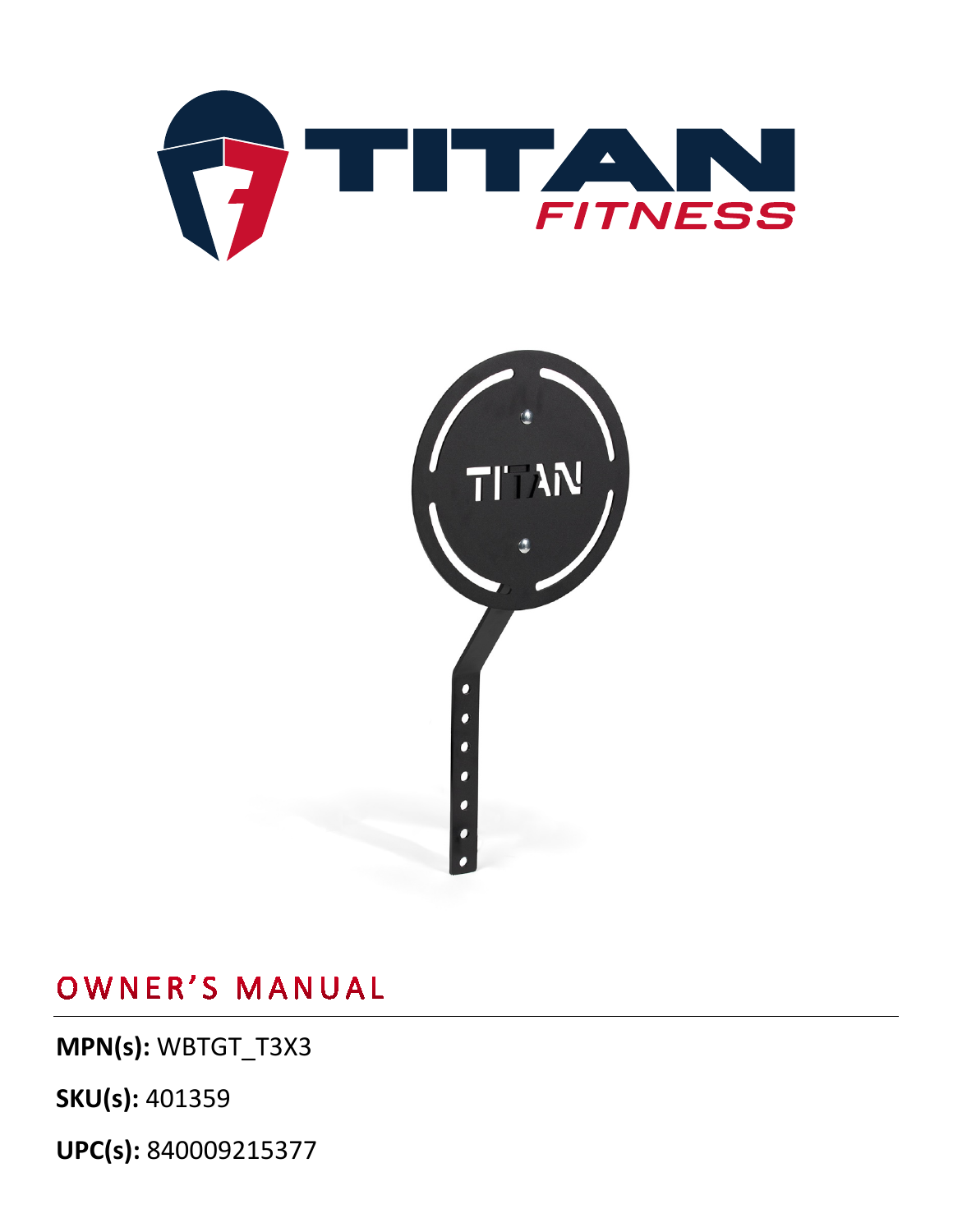

| <b>KEY</b> | <b>BOX</b> | <b>DESCRIPTION</b>                     | QT <sup>v</sup> | <b>KEY</b> | <b>BOX</b> | <b>DESCRIPTION</b>   | QT |
|------------|------------|----------------------------------------|-----------------|------------|------------|----------------------|----|
| (1)        | 1          | <b>Support Frame</b>                   |                 | (6)        | 1          | M12 Nut              |    |
| (2)        | 1          | <b>Ball Target Plate</b>               |                 | (7)        | 1          | M16 Nut              |    |
| (3)        | 1          | Flat Washer $\Phi$ 13.5* $\Phi$ 24*2.5 |                 | (8)        |            | Carriage Bolt M12*30 |    |
| (4)        |            | Flat Washer $\Phi$ 17* $\Phi$ 30*3     | 4               | (9)        |            | Hex Bolt M16*120     |    |
| (5)        | 1          | Spring Washer $\Phi$ 16                |                 | (10)       | 1          | Hex Bolt M16*90      |    |

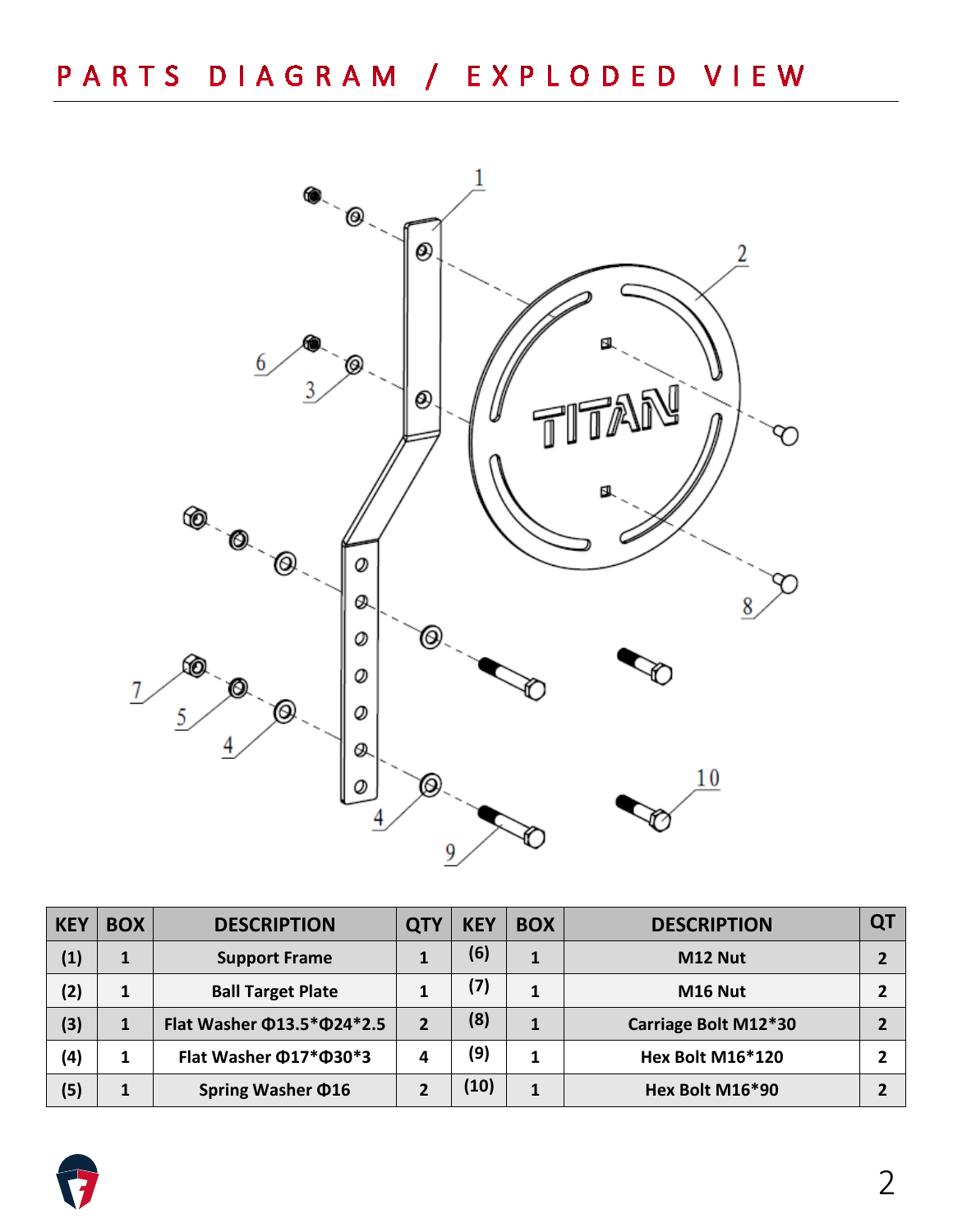#### **STEP 1**

Connect the Ball Target Plate (2) and the Support frame (1), using Flat Washer Φ13.5\*Φ24\*2.5 (3), M12 Nut (6), and Carriage Bolt M12\*30 (8).



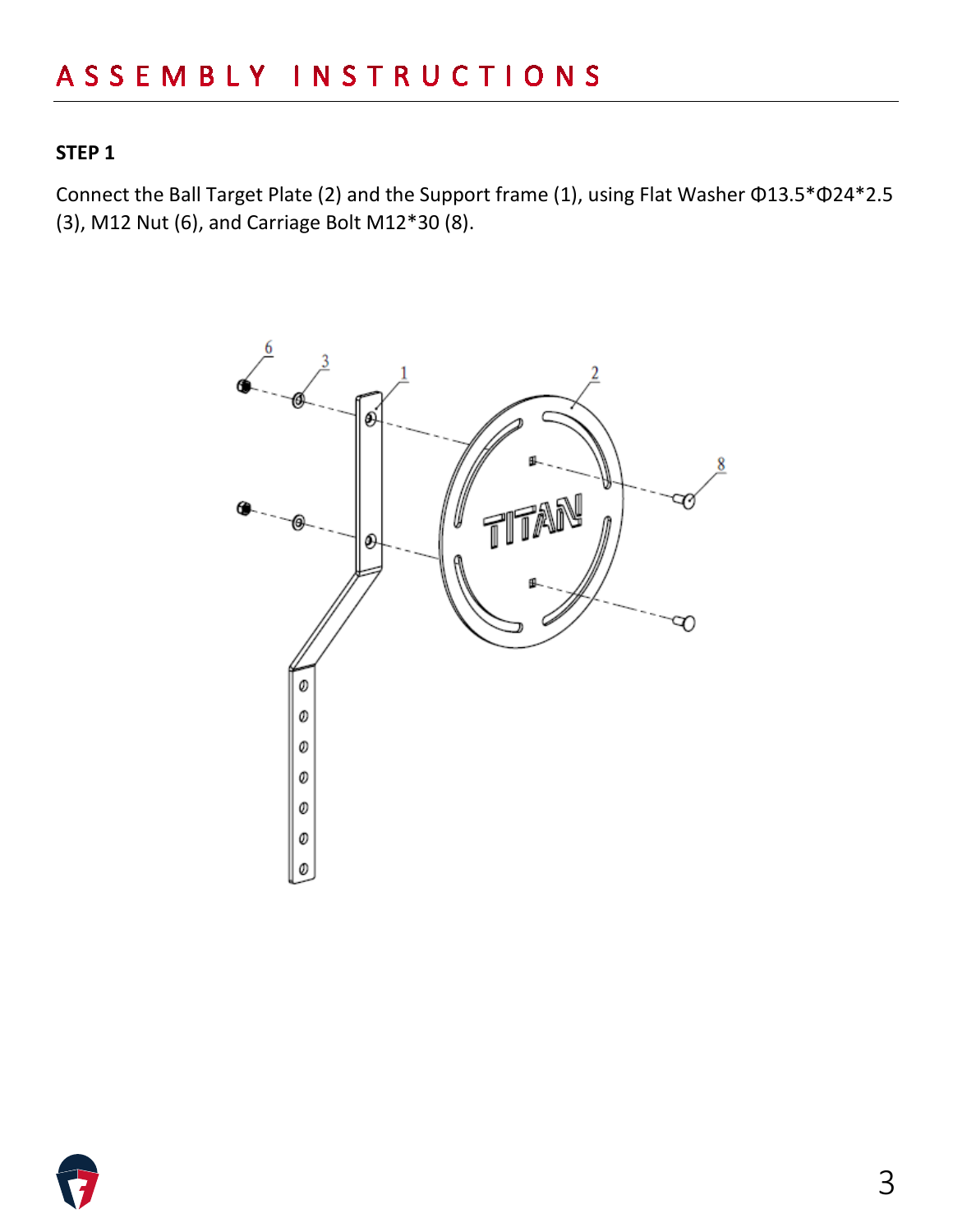#### **STEP 2**

Assemble the Support Frame (1) on the Upright Frame (11), using Flat Washer Φ17\*Φ30\*3 (4), M16 Nut (7), Φ16 Spring Washer (5), Hex Bolt M16\*120 (9) or Hex Bolt M16\*90 (10).